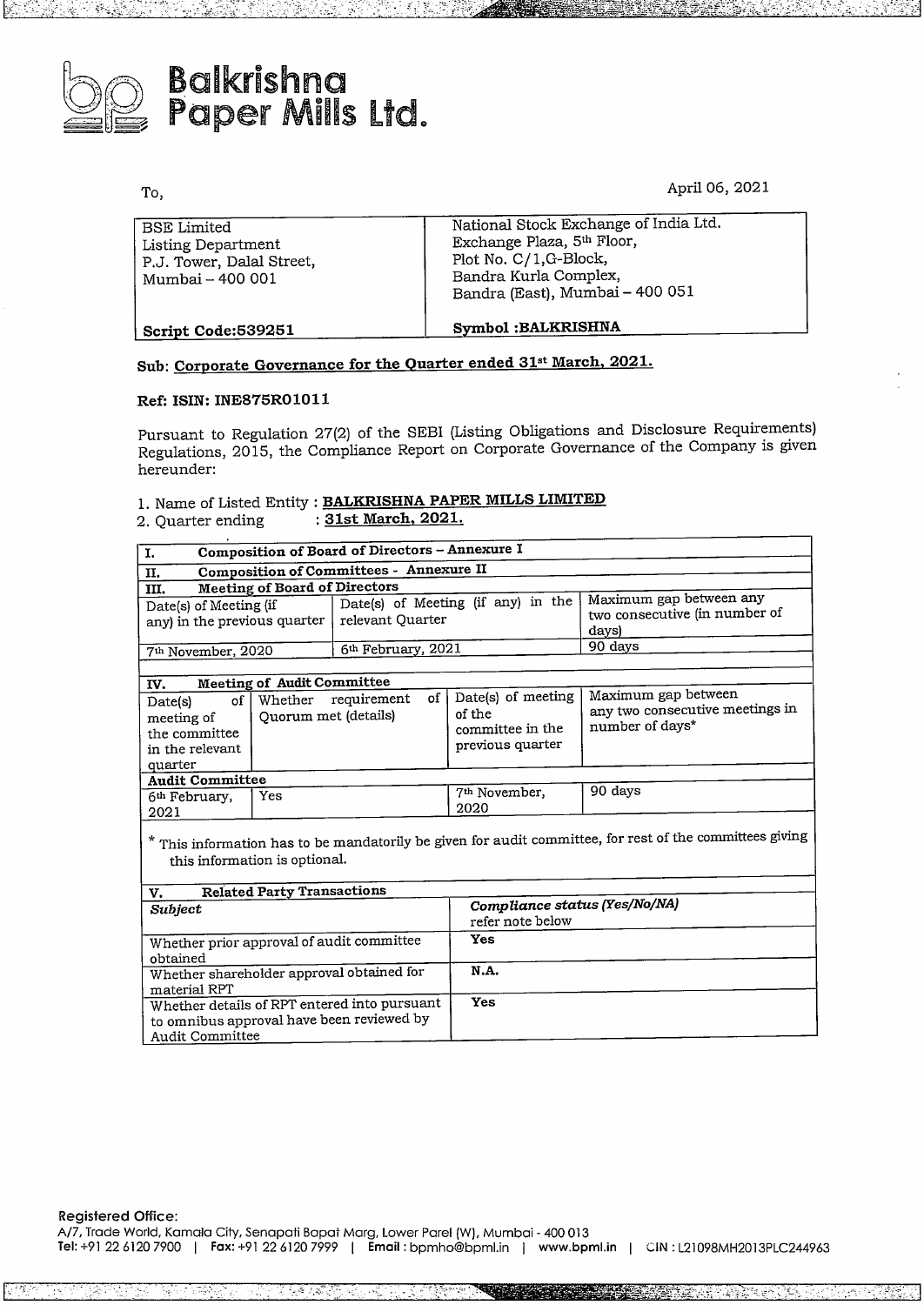

## **Balkrishna Paper Mils Lid.**

### *Note*

- **1.** In the column "Compliance Status", compliance or non-compliance may be indicated by Yes/No/N.A. For example, if the Board has been composed in accordance with the requirements of Listing Regulations, "Yes" may be indicated. Similarly, in case the Listed Entity has no related party transactions, the words "N.A." may be indicated.
- 2. If status is "No" details of non-compliance may be given here.

### **VI. Affirmations**

- **1.** The composition of Board of Directors is in terms of SEBI (Listing obligations and disclosure requirements) Regulations, 2015. **Yes**
- 2. The composition of the following committees is in terms of SEBI(Listing obligations and disclosure requirements) Regulations, 2015
	-

- a. Audit Committee **Yes** b. Nomination & Remuneration Committee **Yes**
- c. Stakeholders Relationship Committee
- d. Risk ManagementCommittee (applicable to the top 100 listed entities) **Yes.**
- e. Finance Committee (optional) **Yes.**
- f. · Share Transfer Committee (optional) **Yes.**
- 3. The committee members have been made aware of their powers, role and responsibilities as specified in SEBI (Listing obligations and disclosure requirements) Regulations, 2015. **Yes**
- 4. The meetings of the board of directors and the above committees have been conducted in the manner as specified in SEBI (Listing obligations and disclosure requirements) Regulations, 2015. **Yes**
- 5. This report and/or the report submitted in the previous quarter has been placed before<br>
Board of Directors. Any comments/observations/advice of Board of Directors may be mentioned<br>
here:<br>
The meeting of the Board of Dir Board of Directors. Any comments/observations/advice of Board of Directors may be mentioned here:

The meeting of the Board of Directors of the Company will be scheduled to be held on or before 30th Mav, 2021, hence this Report will be placed in the said meeting.

### For **BALKRISHNA PAPER MILLS LIMITED**

**Companv Secretary Compliance Officer**

**Registered Office:**

AT7, Trade World, Kamala City, Senapati Bapat Marg, Lower Parel [W), Mumbai - <sup>400</sup> <sup>013</sup> **Tel:** +91 <sup>22</sup> 6120 <sup>7900</sup> <sup>I</sup> **Fox:** +91226120 <sup>7999</sup> <sup>I</sup> **Email:** bpmho@bpml.in <sup>I</sup> **www.bpml.in** <sup>I</sup> CIN: L21098MH2013PLC244963

L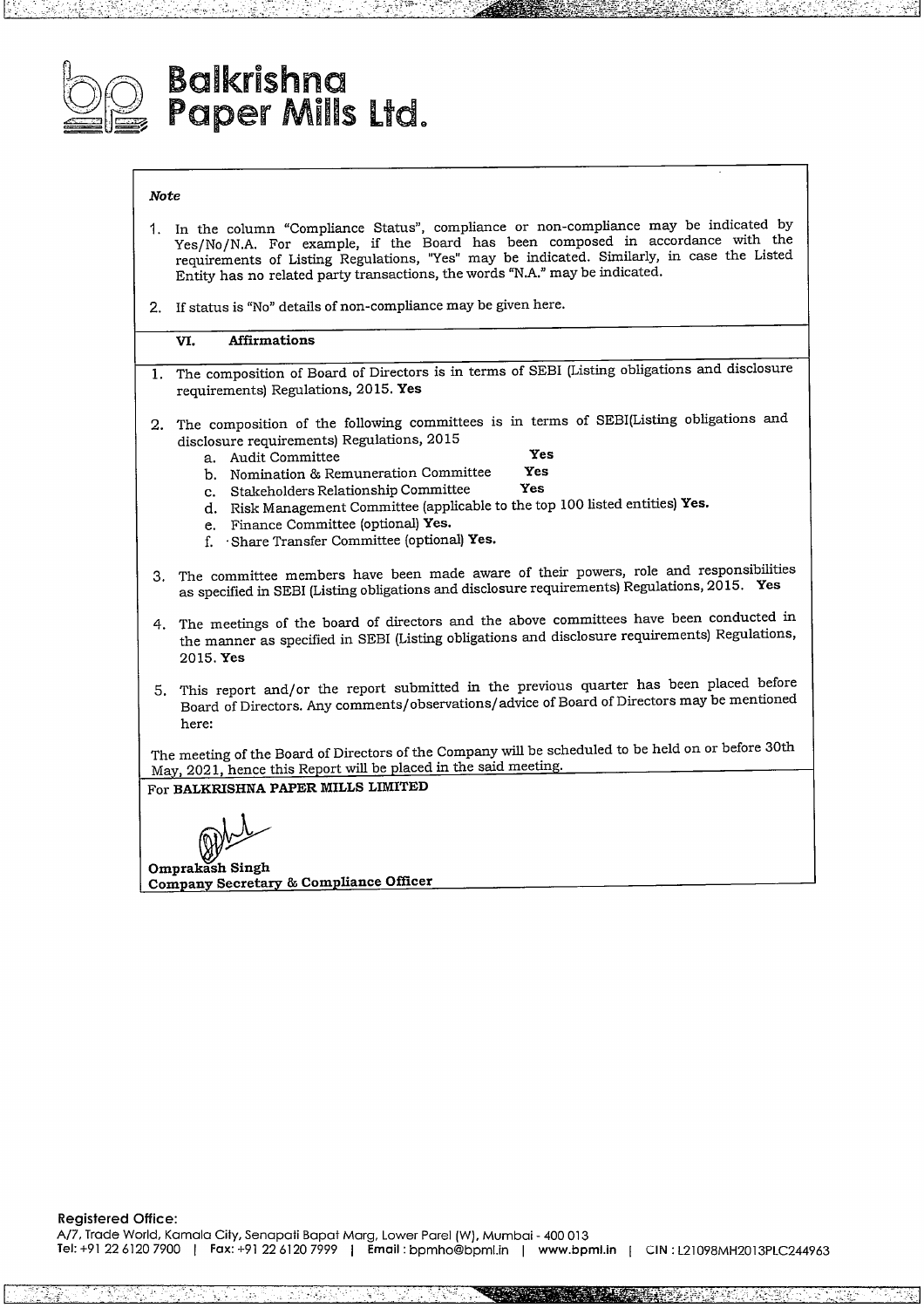## BALKRISHNA PAPER MILLS LIMITED<br>I. Composition of Board of Director

| Sr No.        | Title<br>(Mr/Ms) | Name of the<br>Director         | PAN                 | $.$ DIN  | <b>Dirtectors</b>                                                                                                         | Category 1 of   Category 2 of   Category 3 of  <br>Dirtectors | <b>Dirtectors</b> | Date of Birth | Whether<br>special<br>resolution<br>passed?<br>[Refer Reg.<br>17(1A) of<br>Listing<br>Regulations] | Date of<br>passing<br>special<br>resolution | Initial Date of<br>appointment | Date of Re-<br>appointment | Date of<br>cessation | <b>Tenure of</b><br>director (in<br>months) | No of<br>Directorship<br>in listed<br>entities<br>listed entity<br>(Refer<br>Regulation<br>17A of Listing<br>Regulations) | No of<br>Independent<br>Directorship<br>in listed<br>entities<br>including this   including this   including this   held in listed<br>listed entity<br>(Refer<br>Regulation<br>17A(1) of<br>Listing<br>Regulations | Number of<br>memborships<br>in Audit/<br>Stakeholder<br>Committee(s)<br>listed entity<br>(Refer<br>Regulation<br>26(1) of<br>Listing | No of post of<br>Chairperson<br>in Audit/<br>Stakeholder<br>Committee<br>entities<br>including this<br>listed entity<br>(Refer<br>Regulation |
|---------------|------------------|---------------------------------|---------------------|----------|---------------------------------------------------------------------------------------------------------------------------|---------------------------------------------------------------|-------------------|---------------|----------------------------------------------------------------------------------------------------|---------------------------------------------|--------------------------------|----------------------------|----------------------|---------------------------------------------|---------------------------------------------------------------------------------------------------------------------------|--------------------------------------------------------------------------------------------------------------------------------------------------------------------------------------------------------------------|--------------------------------------------------------------------------------------------------------------------------------------|----------------------------------------------------------------------------------------------------------------------------------------------|
|               | Mr               | Anurag Poddar   AACPP1926G      |                     | 00599143 | Executive<br>Director                                                                                                     | Chairperson                                                   | IMD.              | 13-07-1981    | INA.                                                                                               |                                             | 11-02-2015                     | 11-02-2018                 |                      | 38                                          |                                                                                                                           |                                                                                                                                                                                                                    | <b>Regulations</b> )                                                                                                                 | 26(1) of                                                                                                                                     |
|               | lMr.             | Ankit Poddar                    | AACPP1924E          | 03521731 | <b>Executive</b><br>Director                                                                                              | Not Applicable                                                |                   | 30-10-1988    | INA.                                                                                               |                                             | 11-02-2015                     | 11-02-2018                 |                      | 38                                          |                                                                                                                           |                                                                                                                                                                                                                    |                                                                                                                                      |                                                                                                                                              |
|               | IMr.             | Shrutisheel<br>Jhanwar          | ADPPJ9106N          | 03582803 | Executive<br>Director                                                                                                     | Not Applicable                                                |                   | 26-12-1974    | <b>INA</b>                                                                                         |                                             | 11-02-2015                     | 11-02-2018                 |                      | 138                                         |                                                                                                                           |                                                                                                                                                                                                                    |                                                                                                                                      |                                                                                                                                              |
|               | Mr               | Harish<br>Narendra<br>Motiwalla | AFAPM1447A 00029835 |          | Non-Executive Not Applicable<br>Independent<br>Director                                                                   |                                                               |                   | 24-03-1945    | Yes                                                                                                | 09-09-2019                                  | 11-02-2015                     | 11-02-2020                 |                      | 174                                         |                                                                                                                           |                                                                                                                                                                                                                    |                                                                                                                                      |                                                                                                                                              |
| $5^{\circ}$ . | Mr               | Rakesh N.<br>Garodia            | AAAPG8736D 00143438 |          | Non-Executive -<br>Independent<br>Director                                                                                | Not Applicable                                                |                   | 02-07-1965    | NA                                                                                                 |                                             | 11-02-2015                     | 11-02-2020                 |                      | 174                                         |                                                                                                                           |                                                                                                                                                                                                                    |                                                                                                                                      |                                                                                                                                              |
| 6             | Ms               | Meghna<br>S.Shah                | AVOPS2520C          | 07081068 | $\begin{array}{ l } \hline \textbf{Non-Execute} & \textbf{Not Applied I}\\ \hline \end{array}$<br>Independent<br>Director |                                                               |                   | 14-06-1978    | NA .                                                                                               |                                             | 11-02-2015                     | 11-02-2020                 |                      |                                             |                                                                                                                           |                                                                                                                                                                                                                    |                                                                                                                                      |                                                                                                                                              |

For and on behalf of Balkrishna Paper Mills Ltd.

( C O o m m p p r a a n k y SecretaryProblemant<br>
per Mills Ltd.<br>
ash Singh)<br>
secretary

Annexuro I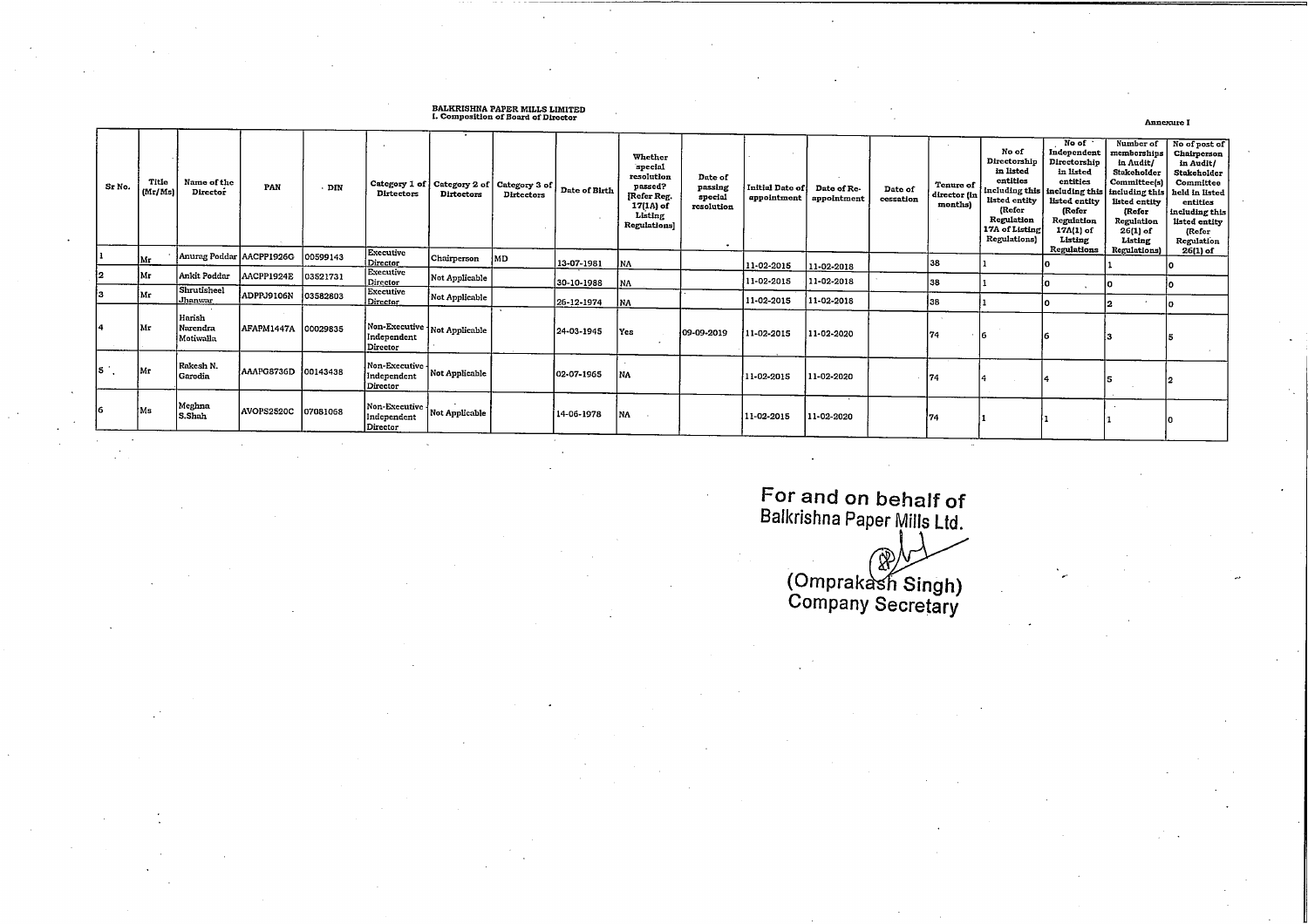#### BALKRISHNA PAPER MILLS LIMITED COMPOSITION OF COMMITTEES

#### Annexure II

## Audit Committee Details Whether Audit Committee hasregular Chairman - **Yes**

| Sr.No. DIN Number | Name of Committee Members | Category 1 of Directors              | <b>Category 2 of Directors</b> | Date of Appointment | Date of Cessation |
|-------------------|---------------------------|--------------------------------------|--------------------------------|---------------------|-------------------|
| 00029835          | Harish Narendra Motiwalla | Non-Executive - Independent Director | Chairperson                    | 11-02-2015          |                   |
| 00143438          | Rakesh N. Garodia         | Non-Executive - Independent Director | Member                         | 11-02-2015          |                   |
| 07081068          | Meghna S.Shah             | Non-Executive - Independent Director | Member                         | 107-11-2020         |                   |
| 03582803          | Shrutisheel Jhanwar       | Executive Director                   | Member                         | 11-02-2015          |                   |

#### Nomination and Remuneration Committee Details

| Whether Nomination and Remuneration Committee has regular Chairman |  | Yes |
|--------------------------------------------------------------------|--|-----|
|                                                                    |  |     |

|                   |                           |                                              |                                | -------------<br>--- |                   |
|-------------------|---------------------------|----------------------------------------------|--------------------------------|----------------------|-------------------|
| Sr.No. DIN Number | Name of Committee Members | L of Directors<br> Category I                | <b>Category 2 of Directors</b> | Date of Appointment  | Date of Cessation |
| 100029835         | Harish Narendra Motiwalla | Independent Director<br>Non-Executive        | Chairperson                    | 11-02-2015           |                   |
| 100143438         | lRakesh N. Garodia        | - Independent Director<br>Non-Executive      | Member                         | 11-02-2015           |                   |
| 07081068          | IMeghna S.Shah            | Independent Director<br><b>Non-Executive</b> | Member                         | 07-11-2020           |                   |
|                   |                           |                                              |                                |                      |                   |

### **Stakeholder Relationship Committee**

|    |                                                                                                                                                      |                           | Whether Stakeholder Relationship Committee has regular Chairman |                    | Yes         |  |  |  |
|----|------------------------------------------------------------------------------------------------------------------------------------------------------|---------------------------|-----------------------------------------------------------------|--------------------|-------------|--|--|--|
|    | Category 2 of Directors Date of Appointment<br>Sr.No. DIN Number<br>Date of Cessation<br><b>Category 1 of Directors</b><br>Name of Committee Members |                           |                                                                 |                    |             |  |  |  |
|    | 00143438                                                                                                                                             | Rakesh N. Garodia         | Non-Executive - Independent Director                            | <b>Chairperson</b> | 11-02-2015  |  |  |  |
| 12 | 00029835                                                                                                                                             | Harish Narendra Motiwalla | Non-Executive - Independent Director                            | Member             | 11-02-2015  |  |  |  |
|    | 00599143                                                                                                                                             | Anurag Poddar             | Executive Director                                              | Member             | 11-02-2015  |  |  |  |
|    | 103582803                                                                                                                                            | Shrutisheel Jhanwar       | Executive Director                                              | Member             | 111-02-2015 |  |  |  |

|    | Risk Management Committee Details |                           |                                                              |                                             |             |                   |  |
|----|-----------------------------------|---------------------------|--------------------------------------------------------------|---------------------------------------------|-------------|-------------------|--|
|    |                                   |                           | Whether Risk Management Committee has regular Chairman - Yes |                                             |             |                   |  |
|    | <b>Sr.No. DIN Number</b>          | Name of Committee Members | Category 1 of Directors                                      | Category 2 of Directors Date of Appointment |             | Date of Cessation |  |
|    | 100599143                         | Anurag Poddar             | Executive Director                                           | l Chairperson                               | 117-07-2020 |                   |  |
| 12 | 103521731                         | Ankit Poddar              | Executive Director                                           | lMember                                     | 117-07-2020 |                   |  |
|    | 103582803                         | İShrutisheel Jhanwar      | Executive Director                                           | Member                                      | 117-07-2020 |                   |  |

#### Finance Committee Details

|    | Whether Finance Committee has regular Chairman - Yes                                                                                                    |                     |                           |             |                |      |  |  |
|----|---------------------------------------------------------------------------------------------------------------------------------------------------------|---------------------|---------------------------|-------------|----------------|------|--|--|
|    | Category 2 of Directors<br>Date of Cessation<br>Category 1 of Directors<br>Date of Appointment<br><b>Sr.No. DIN Number</b><br>Name of Committee Members |                     |                           |             |                |      |  |  |
|    | 00599143                                                                                                                                                | Anurag Poddar       | Executive Director        | Chairperson | $ 06-02-2019 $ |      |  |  |
| l2 | 03521731                                                                                                                                                | Ankit Poddar        | <b>Executive Director</b> | Member      | 106-02-2019    |      |  |  |
|    | 03582803                                                                                                                                                | Shrutisheel Jhanwar | Executive Director        | Member      | 106-02-2019    | ____ |  |  |

| <b>Share Transfer Committee Details</b><br>Whether Share Transfer Committee has regular Chairman - Yes |                           |                           |                         |                     |                   |  |
|--------------------------------------------------------------------------------------------------------|---------------------------|---------------------------|-------------------------|---------------------|-------------------|--|
| Sr.No  DIN Number                                                                                      | Name of Committee Members | Category 1 of Directors   | Category 2 of Directors | Date of Appointment | Date of Cessation |  |
| 100599143                                                                                              | <b>Anurag Poddar</b>      | Executive Director        | Chairperson             | 21-09-2016          |                   |  |
| 103521731                                                                                              | Ankit Poddar              | <b>Executive Director</b> | Member                  | 121-09-2016         |                   |  |
| 03582803                                                                                               | Shrutisheel Jhanwar       | Executive Director        | Member                  | 21-09-2016          |                   |  |
| 102103500                                                                                              | Omprakash Singh           | Company Secretary         | Member                  | 21-09-2016          |                   |  |

## For and on behalf of Balkrishna Paper Mills Ltd .

*#A*r and on behalf of<br>
rishna Paper Mills Ltd.<br>
(Omprakash Singh)<br>
Company Secretary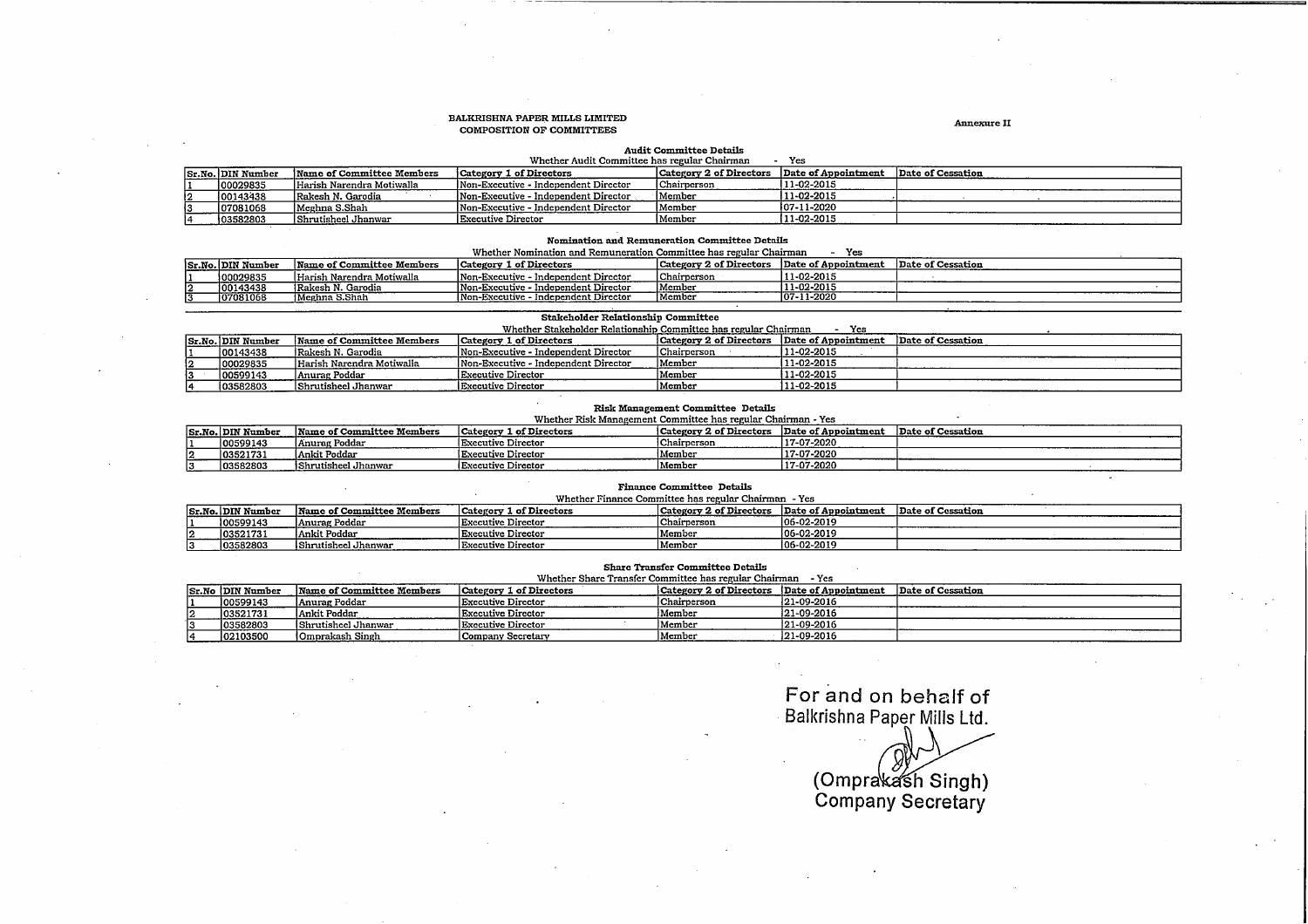## **ANNEXURE III (AS ON 31/03/2021)**

| I. Disclosure on website in terms of Listing Regulations                                                                                                                                       |                          |                                  |                                     |
|------------------------------------------------------------------------------------------------------------------------------------------------------------------------------------------------|--------------------------|----------------------------------|-------------------------------------|
| <b>Items</b>                                                                                                                                                                                   |                          |                                  | Compliance<br>Status<br>(Yes/No/NA) |
| Details of business                                                                                                                                                                            |                          |                                  | YES                                 |
| Terms and conditions of appointment of independent directors                                                                                                                                   |                          |                                  | YES ·                               |
| Composition of various committees of board of directors                                                                                                                                        |                          |                                  | <b>YES</b>                          |
| Code of conduct of board of directors and senior management personnel                                                                                                                          |                          |                                  | <b>YES</b>                          |
| Details of establishment of vigil mechanism/ Whistle Blower policy                                                                                                                             |                          |                                  | <b>YES</b>                          |
| Criteria of making payments to non-executive directors                                                                                                                                         |                          |                                  | <b>YES</b>                          |
| Policy on dealing with related party transactions                                                                                                                                              |                          |                                  | <b>YES</b>                          |
| Policy for determining 'material' subsidiaries                                                                                                                                                 |                          |                                  | N.A                                 |
| Details of familiarization programmes imparted to independent directors                                                                                                                        |                          |                                  | <b>YES</b>                          |
| Contact information of the designated officials of the listed entity who<br>are responsible for assisting and handling investor grievances                                                     |                          |                                  | <b>YES</b>                          |
| Email address for grievance redressal and other relevant details                                                                                                                               |                          |                                  | <b>YES</b>                          |
| <b>Financial Results</b>                                                                                                                                                                       |                          |                                  | <b>YES</b>                          |
| Shareholding Pattern                                                                                                                                                                           |                          |                                  | <b>YES</b>                          |
| Details of agreements entered into with the media companies and/or<br>their associates                                                                                                         |                          |                                  | N.A                                 |
| Schedule of analyst or institutional investor meet and presentations<br>made by the listed entity to analysts or institutional investors<br>simultaneously with submission with Stock Exchange |                          |                                  | N.A                                 |
| New name and the old name of the listed entity                                                                                                                                                 |                          |                                  | <b>YES</b>                          |
| Advertisement as per regulation 47(1)                                                                                                                                                          |                          |                                  | <b>YES</b>                          |
| Credit rating or revision in credit rating obtained                                                                                                                                            |                          |                                  | YES                                 |
| Separate audited financial statements of each subsidiary of the listed<br>entity in respect of relevant financial year                                                                         |                          |                                  | N.A                                 |
| Whether company has provided information under separate section on<br>its website as per Regulation 46(2)                                                                                      |                          |                                  | <b>YES</b>                          |
| Materiality Policy as per Regulation 30                                                                                                                                                        |                          |                                  | <b>YES</b>                          |
| Dividend Distribution policy as per Regulation 43A(as applicable)                                                                                                                              |                          |                                  | N.A                                 |
| It is certified that these contents on the website of the listed entity are<br>correct                                                                                                         |                          |                                  | <b>YES</b>                          |
| Disclosure of notes on website in terms of Listing Regulations<br>explanatory (Text Block)                                                                                                     |                          |                                  | <b>YES</b>                          |
| <b>II Annual Affirmation</b>                                                                                                                                                                   |                          |                                  |                                     |
| Particulars                                                                                                                                                                                    | <b>Regulation Number</b> | Compliance status<br>(Yes/No/NA) |                                     |
| Independent director(s) have been<br>appointed in terms of specified                                                                                                                           | $16(1)(b)$ & $25(6)$     |                                  | YES                                 |

| Independent director(s) have been<br>appointed in terms of specified<br>criteria of 'independent' and/or<br>'eligibility' | $16(1)(b)$ & $25(6)$ | YES  |
|---------------------------------------------------------------------------------------------------------------------------|----------------------|------|
| Board composition                                                                                                         | 17(1)                | YES  |
| Meeting of Board of Directors                                                                                             | 17(2)                | YES. |
| Quorum of Board of Directors                                                                                              | 17(2A)               | YES  |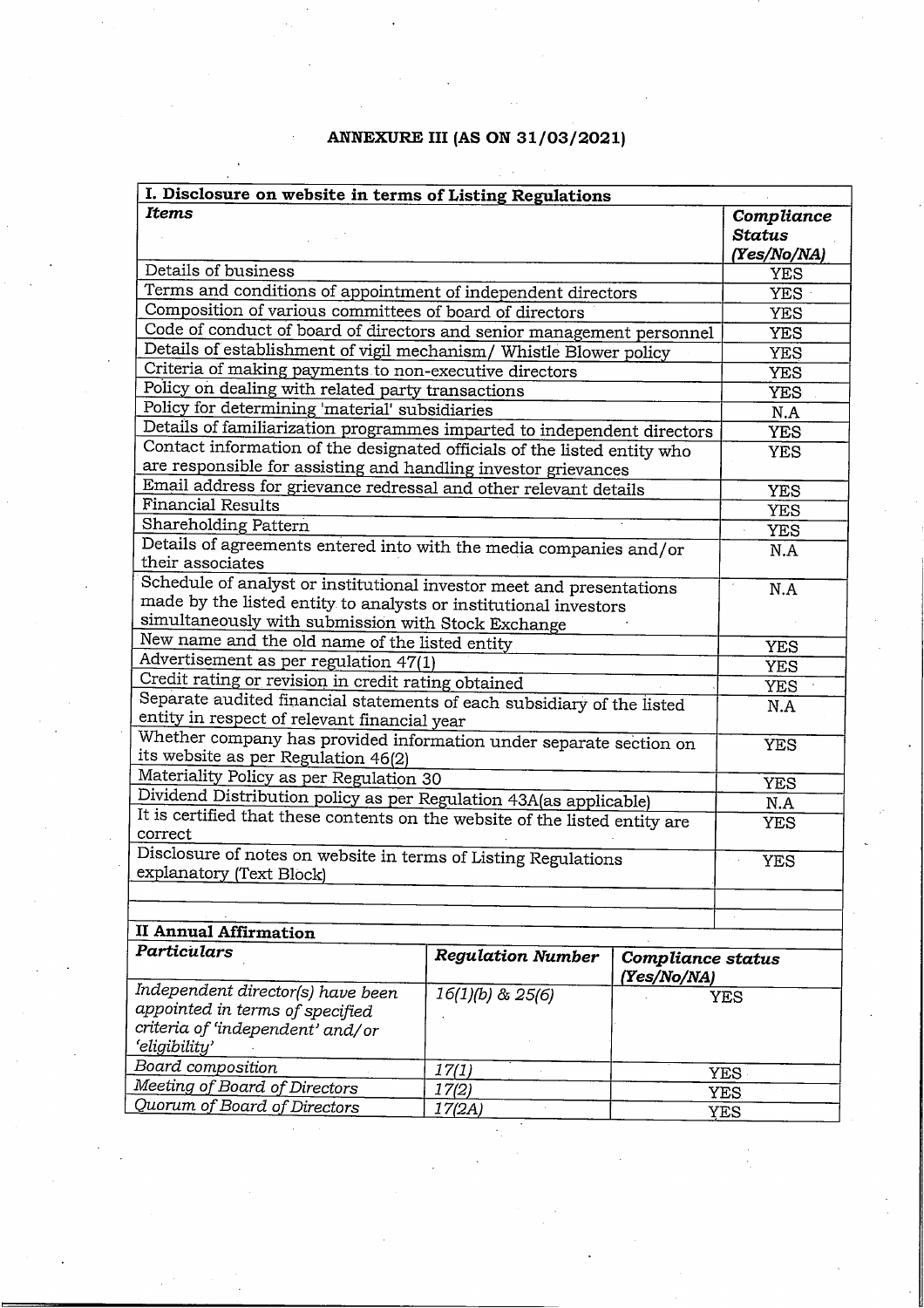|                                      |                                          | <b>YES</b>                   |
|--------------------------------------|------------------------------------------|------------------------------|
| Review of Compliance Reports         | 17(3)<br>17(4)                           | <b>YES</b>                   |
| Plans for orderly succession for     |                                          |                              |
| appointments                         | 17(5)                                    | <b>YES</b>                   |
| Code of Conduct                      | 17(6)                                    | <b>YES</b>                   |
| Fees/compensation                    |                                          | <b>YES</b>                   |
| Minimum Information                  | 17(7)                                    | <b>YES</b>                   |
| Compliance Certificate               | 17(8)                                    | <b>YES</b>                   |
| Risk Assessment & Management         | 17(9)                                    |                              |
|                                      |                                          | <b>Ensuing Board Meeting</b> |
| Performance Evaluation of            | 17(10)                                   |                              |
| Independent Directors                |                                          | <b>YES</b>                   |
| Recommendation of Board              | 17(11)                                   | <b>YES</b>                   |
| Maximum number of Directorships      | 17A                                      | <b>YES</b>                   |
| Composition of Audit Committee       | 18(1)                                    | <b>YES</b>                   |
| Meeting of Audit Committee           | 18(2)                                    | <b>YES</b>                   |
| Composition of Nomination &          | $19(1)$ & $(2)$                          |                              |
| Remuneration Committee               |                                          | <b>YES</b>                   |
| Quorum of Nomination &               | 19(2A)                                   |                              |
| Remuneration Committee               |                                          | <b>YES</b>                   |
| Meeting of Nomination &              | 19(3A)                                   |                              |
| Remuneration Committee               |                                          | <b>YES</b>                   |
| Composition of Stakeholder           | $20(1)$ & (2) & (2A)                     |                              |
| Relationship Committee               |                                          | <b>YES</b>                   |
| Meeting of Stakeholder Relationship  | 20(3A)                                   |                              |
| Committee                            |                                          | <b>YES</b>                   |
| Composition and role of risk         | 21(1), (2), (3), (4)                     |                              |
| management committee                 |                                          | <b>YES</b>                   |
| Meeting of risk management           | 21(3A)                                   |                              |
| committee                            |                                          | <b>YES</b>                   |
| Vigil Mechanism                      | 22                                       |                              |
| Policy for related party Transaction | $23(1)$ , $(1A)$ , $(5)$ , $(6)$ , $(7)$ | <b>YES</b>                   |
|                                      | & (8)                                    |                              |
| Prior or Omnibus approval of Audit   | $23(2)$ , $(3)$                          | <b>YES</b>                   |
| Committee for all related party      |                                          |                              |
| transaction                          |                                          |                              |
| Approval for material related party  | $\sqrt{23(4)}$                           | YES                          |
| transactions                         |                                          |                              |
| Disclosure of related party          | 23(9)                                    | <b>YES</b>                   |
| transactions on consolidated basis   |                                          |                              |
| Composition of Board of Directors of | 24(1)                                    | N.A                          |
| unlisted material Subsidiary         |                                          |                              |
| Other Corporate Governance           | $\overline{24(2)}$ , (3), (4), (5) & (6) | N.A                          |
| requirements with respect to         |                                          |                              |
| subsidiary of listed entity          |                                          |                              |
| Annual Secretarial Compliance        | 24(A)                                    | <b>YES</b>                   |
| Report                               |                                          |                              |
| Alternate Director to Independent    | 25(1)                                    | N.A                          |
| Director                             |                                          |                              |
| Maximum Tenure                       | 25(2)                                    | <b>YES</b>                   |
| Meeting of Independent Directors     | $25(3)$ & $(4)$                          | <b>YES</b>                   |
| Familiarization of Independent       | 25(7)                                    | <b>YES</b>                   |
| Directors                            |                                          |                              |
|                                      |                                          |                              |

 $\label{eq:2} \frac{1}{2} \int_{\mathbb{R}^3} \frac{1}{\sqrt{2}} \, \frac{d\mathcal{L}}{d\mathcal{L}} \, \frac{d\mathcal{L}}{d\mathcal{L}} \, \frac{d\mathcal{L}}{d\mathcal{L}} \, \frac{d\mathcal{L}}{d\mathcal{L}} \, \frac{d\mathcal{L}}{d\mathcal{L}} \, \frac{d\mathcal{L}}{d\mathcal{L}} \, \frac{d\mathcal{L}}{d\mathcal{L}} \, \frac{d\mathcal{L}}{d\mathcal{L}} \, \frac{d\mathcal{L}}{d\mathcal{L}} \, \frac$ 

 $\frac{1}{\sqrt{2}}$